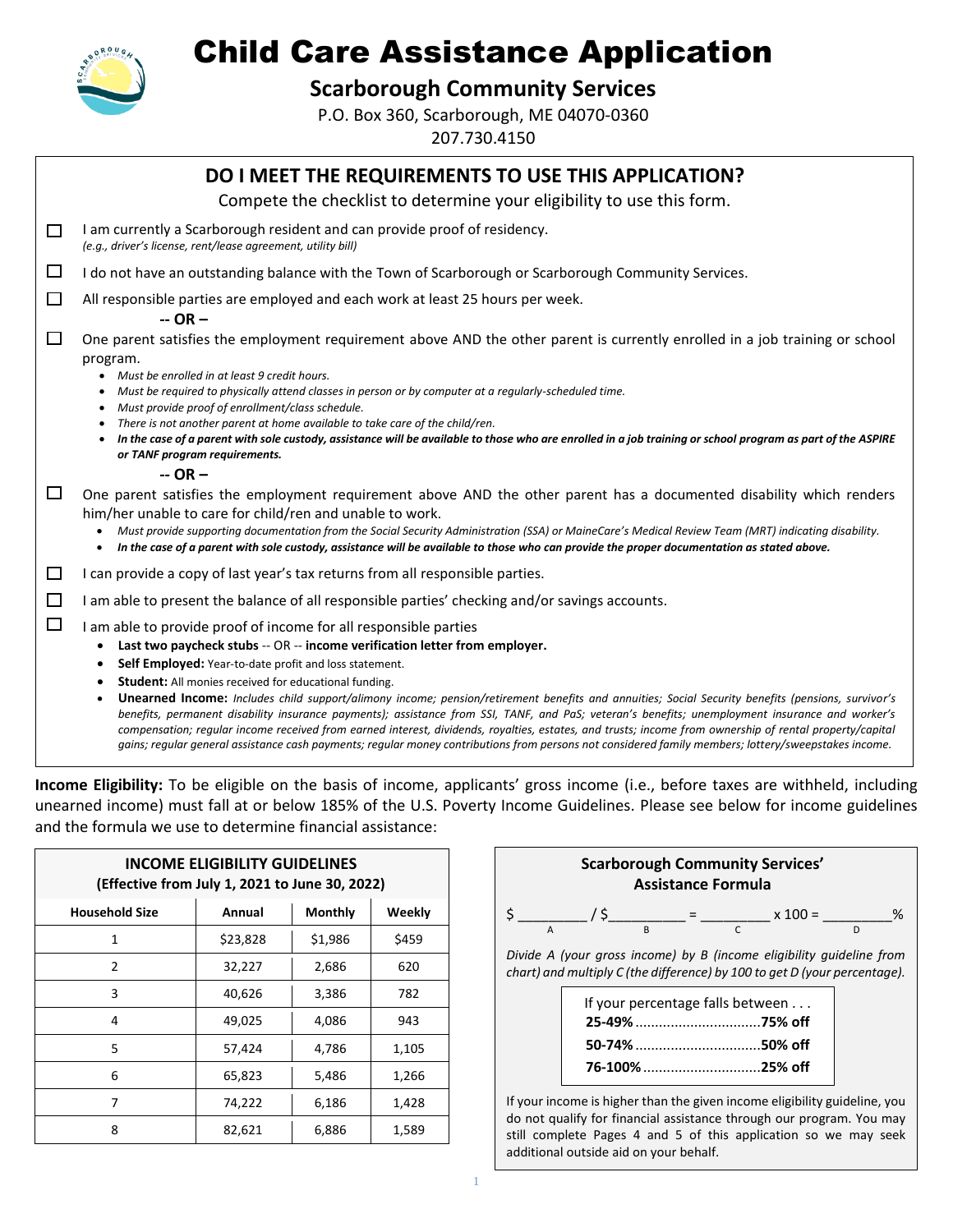# Child Care Assistance Application

### Instructions and Requirements

### **Instructions**

### *Please read instructions carefully before completing application.*

- This application is specifically for our child care programs (before-school/after-school care during school year and summer day camp program during the summer). If you qualify for assistance through this application, we can extend the same assistance amount toward Community Services-run programs (e.g., fall soccer, basketball, indoor soccer, mini kicks, mini hoops, mini hits), if requested.
- Approval for financial assistance is recommended prior to registering for any programs; we do not refund the difference if a registration was already completed and paid for.
- All programs eligible for assistance are also pursuant to the Community Services Refund Policy; there will be no refunds for withdrawal from a program.
- Once approved, your award will be valid for one year and will require reapplication and review each year going forward.
- Community Services is willing to provide some assistance; however, we reserve the right to deny or further reduce the assistance amount awarded after a period of support.
- Please do not fax this completed application or any pertinent documents.
- Once we have received and reviewed the full application with supporting documentation, we will be in touch to set up a private appointment and registration session.

### Required Documentation

*Please check each appropriate box acknowledging your informational attachments with this application.*

| <b>Proof of Residency</b><br>Provide ONE         | - Copy of driver's license<br>- Utility bill<br>- Rent/lease agreement                                                                                                                                                                                                                                                                          |
|--------------------------------------------------|-------------------------------------------------------------------------------------------------------------------------------------------------------------------------------------------------------------------------------------------------------------------------------------------------------------------------------------------------|
| <b>Proof of Income</b><br>Provide ALL that apply | - The last two paycheck stubs for all parents/guardians.<br>- If self-employed, we require a year-to-date profit and loss statement.<br>- If a student, please show proof of enrollment and all monies received for educational funding.<br>- If disabled, please provide supporting documentation from SSA or MaineCare indicating disability. |
| Tax Return(s)                                    | A copy of last year's recent tax returns from all responsible parties.                                                                                                                                                                                                                                                                          |
| <b>Account Balances</b>                          | A print-out or visual presentation (from phone or computer) of checking and/or savings account<br>balances.                                                                                                                                                                                                                                     |

**Completed** *Personal Record Preference* **form.**

All supporting documentation will be returned to the applicant or shredded after an assistance determination has been made. Please complete our *Personal Record Preference* form below.

### Personal Record Preference

Please select your preference, sign and date this form, and return with your application. Thank you.

I prefer that Community Services shreds all supporting documentation once a determination has been made. *This will be done within one week of the date Community Services informs me of its decision.*

 $\Box$  I prefer to pick up all supporting documentation. *I agree to pick up this documentation within one week of Community Services informing me of its decision. If it is not picked up within the week, Community Services will shred the documents.*

I agree to comply with the policies and procedures as noted in this application packet.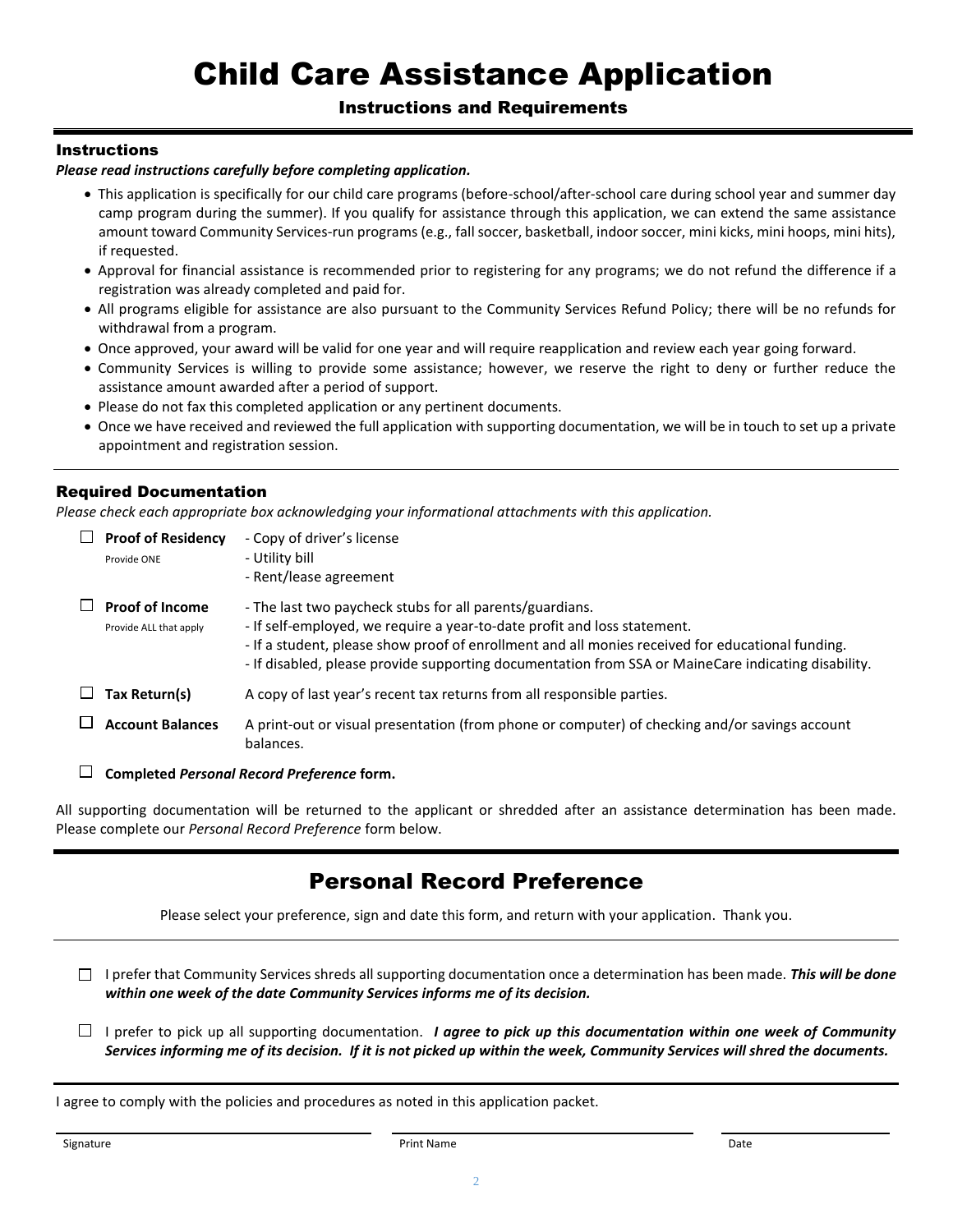## Child Care Assistance Application

**Scarborough Community Services**

P.O. Box 360, Scarborough, ME 04070-0360

207.730.4150

*For Community Services Staff:*

Year %

| <b>Adult Applicant/Household Information</b>                                                                                                                                         |                                                                                                                           | Single<br>Married                                                   | Divorced                                                                                                                                  | Sig Other                  |
|--------------------------------------------------------------------------------------------------------------------------------------------------------------------------------------|---------------------------------------------------------------------------------------------------------------------------|---------------------------------------------------------------------|-------------------------------------------------------------------------------------------------------------------------------------------|----------------------------|
| Name of Applicant (Parent/Guardian)                                                                                                                                                  |                                                                                                                           |                                                                     |                                                                                                                                           |                            |
| Street                                                                                                                                                                               |                                                                                                                           | Town                                                                | State                                                                                                                                     | Zip Code                   |
| P.O. Box (if applicable)                                                                                                                                                             | Home Telephone                                                                                                            | Work Telephone                                                      | Cell Phone                                                                                                                                |                            |
| E-mail                                                                                                                                                                               |                                                                                                                           |                                                                     |                                                                                                                                           |                            |
| How many reside in your household full-time (including you)?                                                                                                                         | Adults _______                                                                                                            | Children _______                                                    |                                                                                                                                           |                            |
| Names of all people living in household full-time:<br>These names must include any parents or other adults who live at this address.                                                 | Age                                                                                                                       | <b>Relationship to Applicant</b>                                    | If you run out of space<br>for your information<br>anywhere within this<br>application, please turn<br>to Page 5 for additional<br>space. |                            |
| Is there shared custody of student/s? (Please circle) Y                                                                                                                              | N                                                                                                                         | If yes, please attach that parent's tax returns and paycheck stubs. |                                                                                                                                           |                            |
| Name of Other Custodial Parent                                                                                                                                                       |                                                                                                                           | Single                                                              | Married                                                                                                                                   | Divorced                   |
| <b>Street</b>                                                                                                                                                                        |                                                                                                                           | Town                                                                | State                                                                                                                                     | Zip Code                   |
| P.O. Box (if applicable)                                                                                                                                                             | Home Telephone                                                                                                            | Work Telephone                                                      | Cell Phone                                                                                                                                |                            |
| <b>Employment Information</b><br><b>Employer of Applicant</b>                                                                                                                        |                                                                                                                           |                                                                     | Work Telephone                                                                                                                            |                            |
| <b>Employer Street Address</b>                                                                                                                                                       |                                                                                                                           | Town                                                                | State                                                                                                                                     | Zip Code                   |
| Spouse Name and Employer                                                                                                                                                             |                                                                                                                           |                                                                     | Work Telephone                                                                                                                            |                            |
| Spouse Employer Street Address                                                                                                                                                       |                                                                                                                           | Town                                                                | State                                                                                                                                     | Zip Code                   |
| Financial Information Please include information for all responsible parties for child.                                                                                              |                                                                                                                           |                                                                     |                                                                                                                                           |                            |
| <b>Monthly Earned Income:</b>                                                                                                                                                        |                                                                                                                           |                                                                     | <b>TOTAL \$</b>                                                                                                                           |                            |
| Yearly Income Total: \$                                                                                                                                                              |                                                                                                                           | *PLEASE NOTE: If you are self-employed, please give net income.     |                                                                                                                                           |                            |
| <b>Monthly Unearned Income/Assistance</b>                                                                                                                                            |                                                                                                                           |                                                                     |                                                                                                                                           |                            |
| Are you in the process of applying for DHHS assistance? (Please circle) Y N                                                                                                          |                                                                                                                           |                                                                     |                                                                                                                                           |                            |
| $\Box$ DHHS Child Subsidy Program<br>$\Box$ DHHS Food Assistance<br>$\Box$ TANF                                                                                                      | $\Box$ ASPIRE<br>$\frac{1}{2}$ Amount<br>$\Box$ Transitional<br>$\frac{2}{5}$ Amount<br>$\Box$ Project GRACE<br>\$ Amount | $\mathsf{\$}$<br>Amount<br>Amount<br>Amount                         | $\square$ $\qquad$ $\sim$ $\sim$ $\sim$                                                                                                   | Amount<br>Amount<br>Amount |
| Does anyone in your household/other parent receive public assistance?<br>Circle any of the following that your household/other parent receives:<br><b>AFDC</b><br>SSI<br>Food Stamps | (Please circle)<br>Free/Reduced School Lunch<br>Other                                                                     | Y N                                                                 |                                                                                                                                           |                            |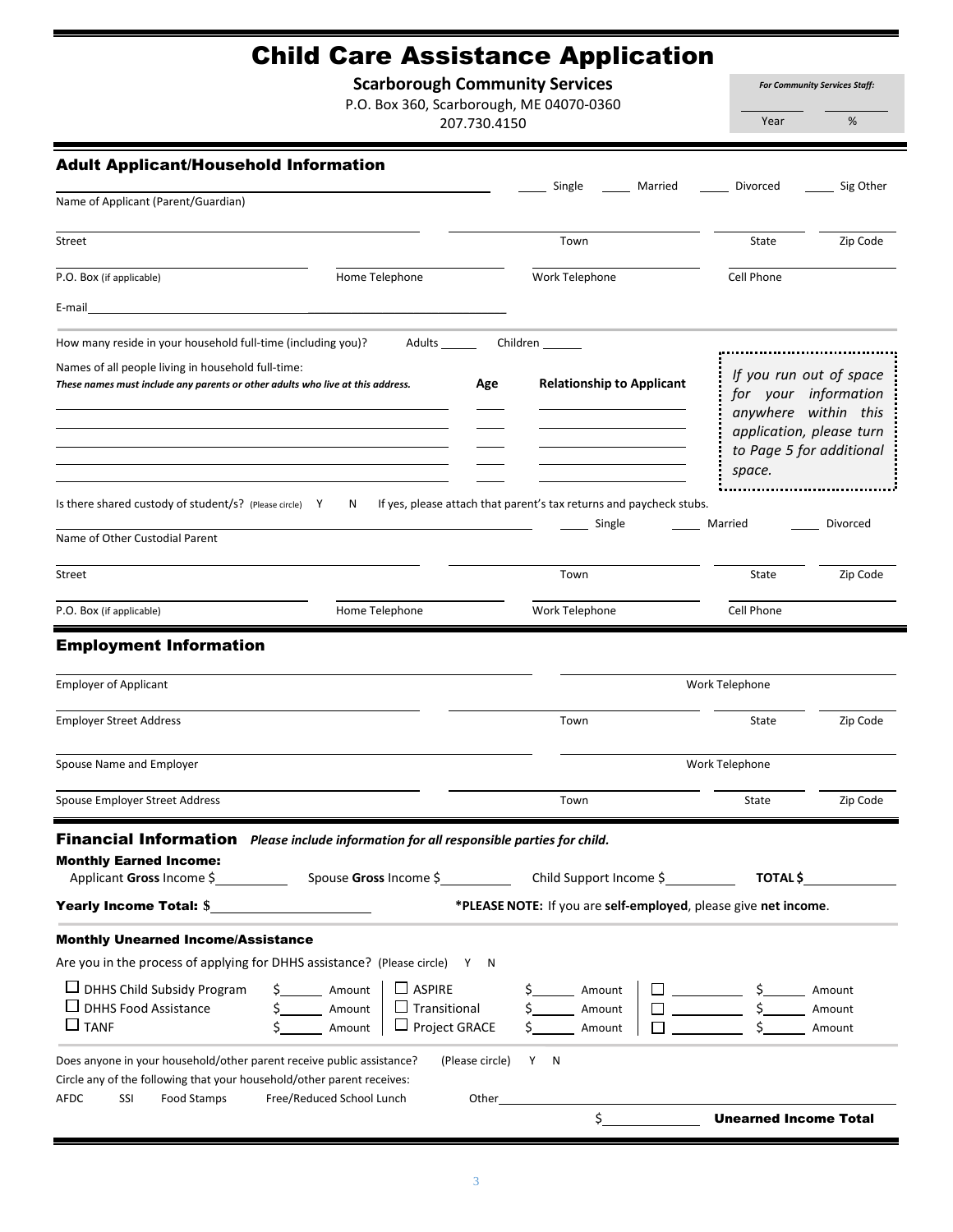| <b>Monthly Expenses</b><br>Please list monthly expenses here: |                                      | List other expenses here (cellphones, gas, internet, etc.) |  |
|---------------------------------------------------------------|--------------------------------------|------------------------------------------------------------|--|
| Food<br>Rent/Mortgage                                         | Utilities<br><b>Vehicle Payments</b> |                                                            |  |

Do you have any debts (i.e., bank loans, car payments, credit cards)? (Please circle) Y N If yes, list below name of institution, purpose money was borrowed, and amount.

| Name of Institution | Purpose | <b>Total Amount</b> | <b>Monthly Payment</b> |
|---------------------|---------|---------------------|------------------------|
| Name of Institution | Purpose | <b>Total Amount</b> | <b>Monthly Payment</b> |
| Name of Institution | Purpose | <b>Total Amount</b> | <b>Monthly Payment</b> |
| Name of Institution | Purpose | <b>Total Amount</b> | <b>Monthly Payment</b> |

### Program Assistance Request

|                 |        | Programs Requested (Please check all that apply and circle days/weeks, if applicable)                                               |  |  |  |  |  |
|-----------------|--------|-------------------------------------------------------------------------------------------------------------------------------------|--|--|--|--|--|
| Name of Student |        | □ Before-School M T W TH F<br>$\Box$ Summer Day Camp $\ M$ T W TH F<br>□ School Vacation Weeks FEB APRIL<br>□ After-School MTW TH F |  |  |  |  |  |
| Grade           | School | $\Box$ Community-Services Sports Programs (Fall soccer, basketball, indoor soccer, mini programs)                                   |  |  |  |  |  |
|                 |        | <b>Programs Requested</b> (Please check all that apply and circle days/weeks, if applicable)                                        |  |  |  |  |  |
| Name of Student |        | $\Box$ Before-School M T W TH F $\Box$ Summer Day Camp M T W TH F<br>∩ After-School мтw тн ғ<br>School Vacation Weeks FEB APRIL     |  |  |  |  |  |
| School<br>Grade |        | $\Box$ Community-Services Sports Programs (Fall soccer, basketball, indoor soccer, mini programs)                                   |  |  |  |  |  |
|                 |        | <b>Programs Requested</b> (Please check all that apply and circle days/weeks, if applicable)                                        |  |  |  |  |  |
| Name of Student |        | $\Box$ Before-School M T W TH F $\Box$ Summer Day Camp M T W TH F<br>After-School M T W TH F □ School Vacation Weeks FEB APRIL      |  |  |  |  |  |
| Grade           | School | Community-Services Sports Programs (Fall soccer, basketball, indoor soccer, mini programs)                                          |  |  |  |  |  |
|                 |        | <b>Programs Requested</b> (Please check all that apply and circle days/weeks, if applicable)                                        |  |  |  |  |  |
| Name of Student |        | $\Box$ Before-School M T W TH F $\Box$ Summer Day Camp M T W TH F<br>After-School M T W TH F □ School Vacation Weeks FEB APRIL<br>⊓ |  |  |  |  |  |
| Grade           | School | Community-Services Sports Programs (Fall soccer, basketball, indoor soccer, mini programs)<br>- 1                                   |  |  |  |  |  |

### Additional Requests/Needs

*Scarborough Community Services works with other local agencies to seek additional assistance on behalf of our residents. Sometimes families do not qualify for our assistance program but still need help. Others may not need help with child care services or recreational programs but with basic needs, like food, gas, groceries, help with the holidays, etc. Please let us know of some outstanding needs you are experiencing so we may assist you further:*

- **Clothing Needs**
	- Winter Gear (coats, hats, mittens, snow pants, boots)
	- Summer Gear (shorts, T-shirts, swimsuits, towels)
- **Nutritional Needs**
	- Snacks for school/after school
	- Healthy foods (fruits, veggies)
- **Household Needs**
	- Home repairs
	- Home heating
	- Household products (i.e., hygiene products)
- **Vehicle/Transportation Needs**
	- Gas for vehicle(s)
	- Vehicle repairs
	- Transportation for appointments/job/school
- **Miscellaneous Needs**
	- Holiday expenses (gifts, food)
	- School supplies
		- Financial planning/tax assistance
		- Insurance
		- Mental health/family counseling
		- Addiction recovery assistance